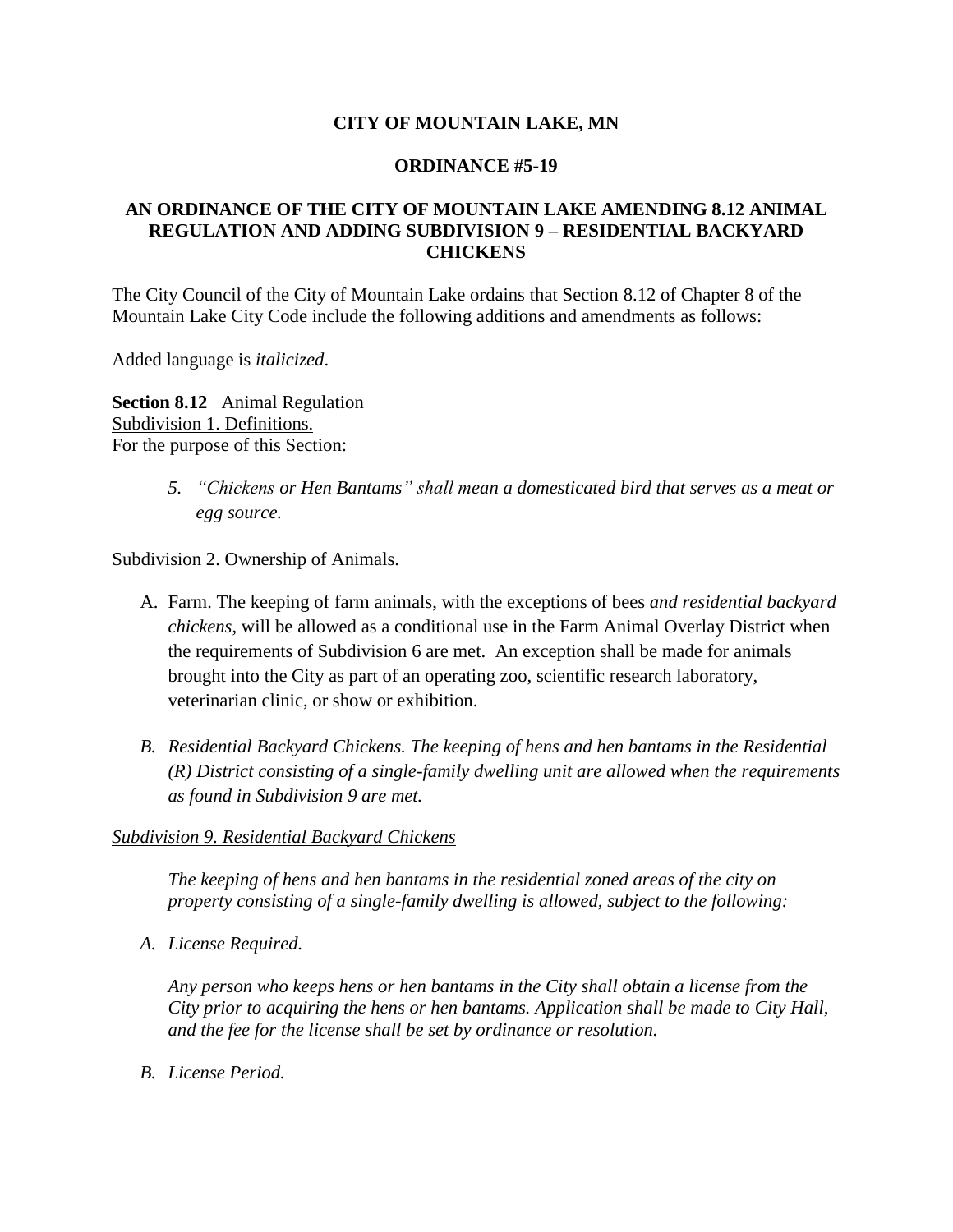*Licenses are valid for the calendar year and shall expire and become invalid on December 31st at the end of the calendar year after the date of issuance; prorating the fee is not allowed. A person who wishes to continue keeping hens or hen bantams shall have obtained a new license on or before January 1st. Application for a new license shall be pursuant to the administrative procedures and requirements that are applicable at the time the person applies for a new license.*

*C. Ownership of Backyard Chickens.* 

*A person who keeps or houses hens or bantams on his or her property shall comply with all of the following requirements:*

- *1. No more than (6) hens and/or hen bantams may be kept on any one zoning lot. Hereinafter "hens" and "hen bantams" will be referenced collectively as "chickens."*
- *2. The principal use of the property shall be a single-family dwelling, and the license applicant must be the owner of the property.*
- *3. No person shall keep any rooster.*
- *4. No person shall slaughter any chickens.*
- *5. Chicken fighting shall not be allowed within city limits.*
- *6. All persons keeping chickens must have a chicken coop to house the chickens and a chicken run. The coop and chicken run must meet the following minimum requirements:*
	- *a. The coop must be fully enclosed, windproof, and meet accessory structure standards as found in Section 9.11 Subdivision 4.5.*
	- *b. The coop shall comply with current zoning and building codes.*
	- *c. The coop shall contain at least four (4) square feet of floor area per chicken.*
	- *d. The chicken run shall comply with current zoning codes.*
	- *e. The chicken run shall require fence and be securely constructed with mesh type material and be attached to the coop.*
	- *f. The chicken run shall be fully enclosed with mesh type material or other enclosing material to prevent escapes or interferences with outside animals.*
	- *g. The chicken run shall provide at least ten (10) square feet of open area per chicken.*
- *7. A person shall not keep chickens in any location on the property other than in the chicken coop and chicken run in the rear yard. For purposes of this section "rear yard" means that portion of a lot enclosed by the property's*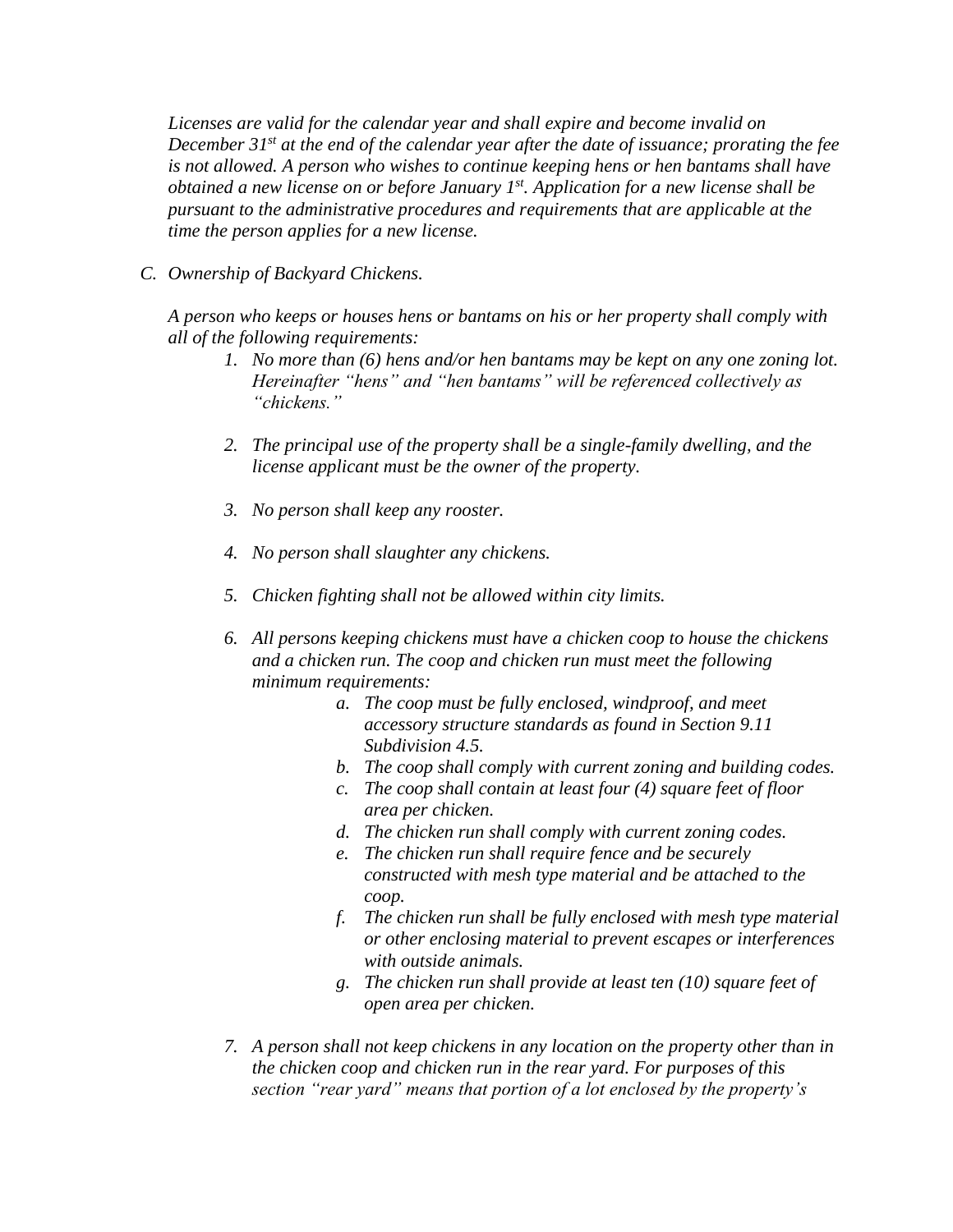*rear lot line and the side lot lines to the points where the side lot lines intersect with an imaginary line established by the rear of the dwelling and extending to the side lot lines.*

- *8. No chicken coop or chicken run shall be located closer than ten (10) feet to any property line of an adjacent property.*
- *9. No chicken coop or chicken run shall be located closer than thirty (30) feet to any primary residential dwelling on another person's property.*
- *10. Chickens shall not be housed in a dwelling or an attached or detached garage.*
- *11. The chicken coop and chicken run shall be constructed or repaired to prevent rats, mice, or other rodents from being harbored underneath, within, or within the walls of the enclosure.*
- *12. All feed and other items associated with the keeping of chickens that are likely to attract or to become infested with or infected by rats, mice, or other rodents shall be protected so as to prevent rats, mice, or other rodents from gaining access to or coming into contact with the food and other associated items.*
- *13. All premises on which chickens are kept or maintained shall be kept in a clean, sanitary, and healthy manner from filth, garbage, and any substances and all droppings and body excretions collected weekly. All waste must be property disposed of or composted.*
- *14. Dead chickens shall be disposed of according to the Minnesota Board of Animal Health rules, which require chicken carcasses to be disposed of as soon as possible after death, usually within 48 to 72 hours. Legal forms of chicken carcass disposal include offsite burial, offsite incineration or rendering, or offside composting.*
- *15. Coop and run must be removed or refurbished for other allowed accessory structure uses if keeping of chickens is discontinued for more than 12 months.*
- *16. A person who has been issued a license freely and voluntarily consents to a search and examination of the chicken enclosure in his/her rear yard upon demand by any Police Officer or Code Enforcement Officer.*
- *D. Penalty.*

*If any of the above requirements are not complied with, the City may revoke any license granted under this section and/or initiate prosecution of the license holder and/or any other person violating the code.*